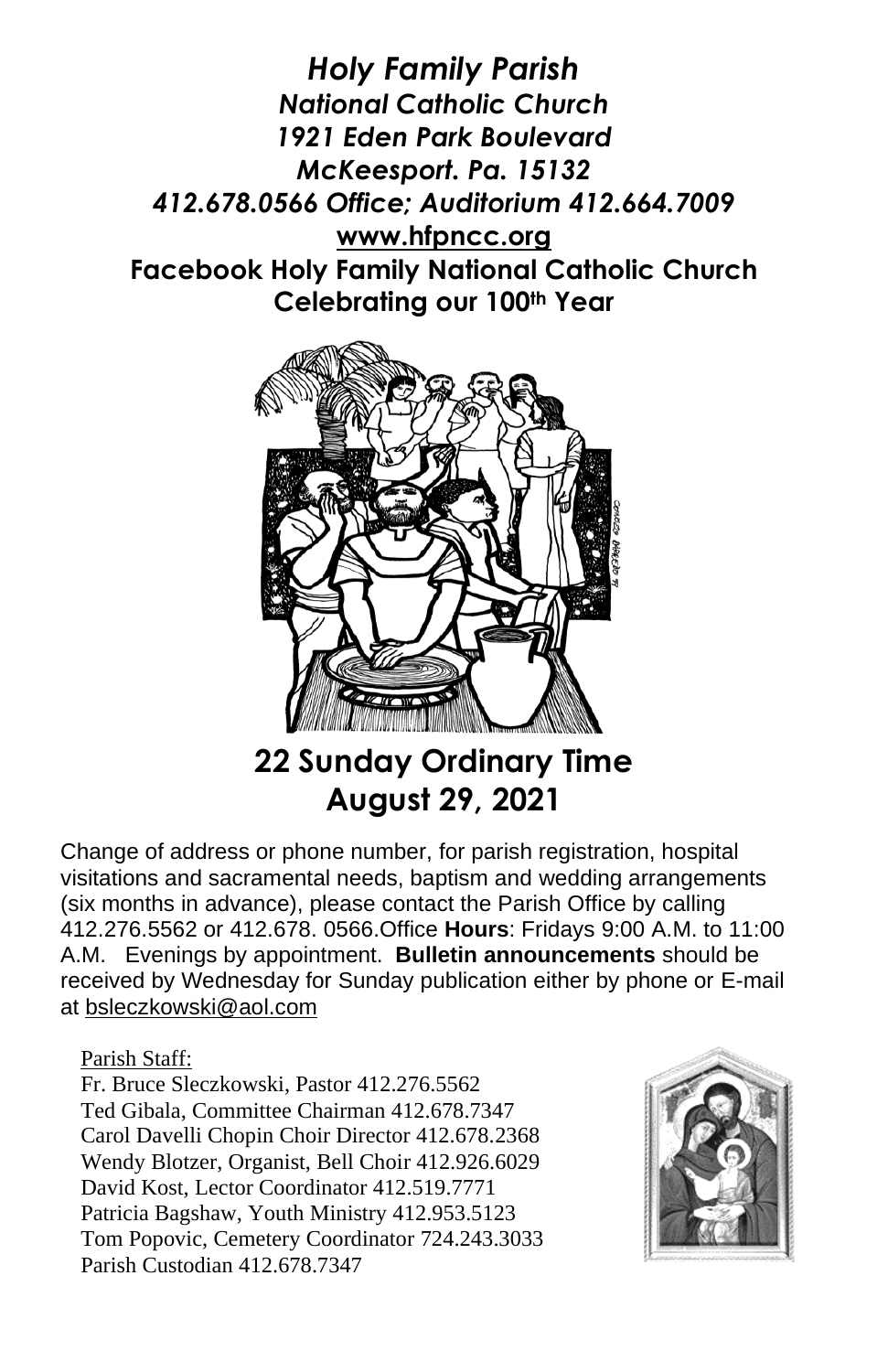### **THIS WEEK**

## **Sunday, August 29 2021 22 Ordinary Time** *Youth Sunday, Special envelope for Youth Programing* Holy Mass 9:00 A.M. **+Anthony Palko** Int. Frances Palko **+Betty Edes** Int. David & Sandy Kost

**Sunday, September 5 2021 23 Ordinary Time** Holy Mass 9:00 A.M. **+Leonard Roy Guy & +Raymond A. Hahn** Int. Lenny & Kathy Guy **+Margaret Kostovny** Int. Mildred Kotulsky Holy Mass 11: 00 A.M. **+Alexander,+ Michael & +Lorrie Koczwanski** Int. Sleczkowski Family

*Registration for First Holy Communion and Confirmation Classes will be taken between Masses next Sunday*

### **SAMBS**

President Cathy Trumpe has called for a SAMBS meeting Sunday, September  $12<sup>th</sup>$  after the 9:00 A.M. Mass. All members are asked to attend. The SAMBS monthly mission collection will resume on the 2nd Sunday of the month.

### **Condolences**

*Holy Family extends its sympathies and love to the family of +Raymond Kostovny whose funeral was held this past week. Eternal rest grant to them Lord and let the perpetual light shine upon them. May they rest in peace. Amen.*

*In conjunction with the state regulations and in accordance with our bishops, masks will not be required for Holy Mass attendance. Masks can be worn at the discretion of the individual. We ask that you keep to all safety precautions. Eucharist will be distributed by intinction, body and blood. Those who desire to receive the Eucharist in both species are to nod their heads upon approaching the sanctuary, otherwise communion will be given by the consecrated host only.*